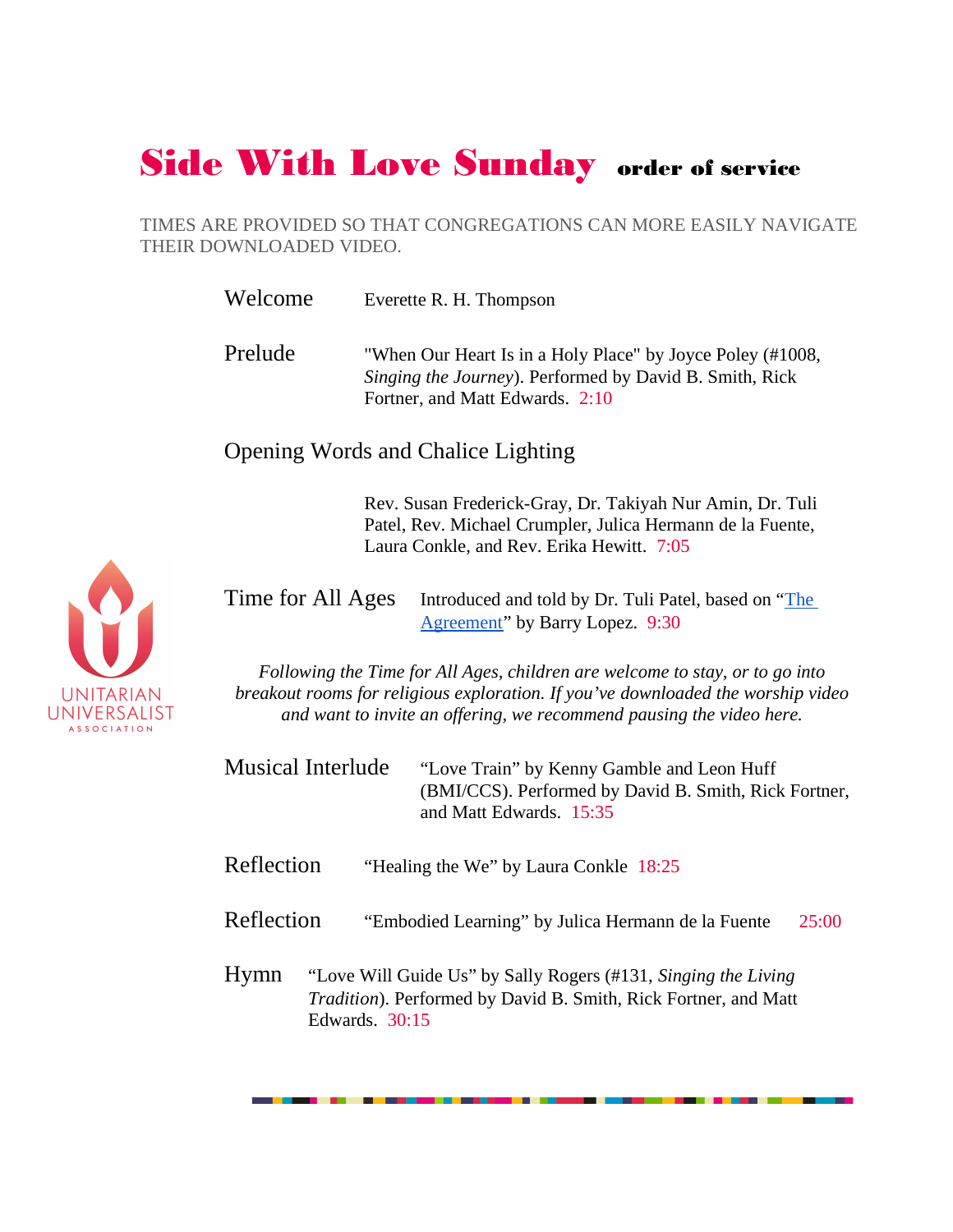| Reflection                              | "The Call of Our Faith" by Dr. Takiyah Nur Amin 33:20                                                                                                                                         |
|-----------------------------------------|-----------------------------------------------------------------------------------------------------------------------------------------------------------------------------------------------|
| Hymn                                    | "There Is More Love Somewhere" (African American spiritual; #95,<br>Singing the Living Tradition). Arranged by Adam Podd and sung by the<br>choir of First Unitarian Society, Brooklyn. 41:27 |
|                                         | Following the hymn, you'll be invited to pause the downloaded video to hold your<br>own congregational sharing of joys & sorrows.                                                             |
| Pastoral Prayer                         | Rev. Michael Crumpler, LGBTQ and Multicultural<br>Programs Director, UUA 43:55                                                                                                                |
| Closing Words and Chalice Extinguishing |                                                                                                                                                                                               |
|                                         | Rev. Erika Hewitt, Dr. Tuli Patel, Julica Hermann de la Fuente, Dr.<br>Takiyah Nur Amin, Laura Conkle, and Rev. Susan Frederick-Gray. 47:10                                                   |
| Postlude                                | "Lean on Me" by Bill Withers (BMI/CCS). (#1021, Singing the<br>Journey). Performed by David B. Smith, Rick Fortner, and Matt<br><b>Edwards</b> . 48:40                                        |
| Participants                            |                                                                                                                                                                                               |
| WorshipWeb.                             | We offer thanks to these contributors, whose complete biographies can be found on                                                                                                             |

- Everette Thompson (he/him) serves as Campaign Manager for Side With Love.
- Rev. Susan Frederick-Gray (she/her) is President of the Unitarian Universalist Association.
- Dr. Takiyah Nur Amin (she/her) has been a member of the Black Lives of UU Organizing Collective Board since 2016.
- Dr. Tuli Patel (she/her) is the Executive Director and the lead for the Lifespan Ministry team at Beacon Unitarian Universalist Congregation in Summit, NJ.
- Rev. Michael Crumpler (he/him) serves as the LGBTQ and Multicultural Programs Director of the Unitarian Universalist Association.